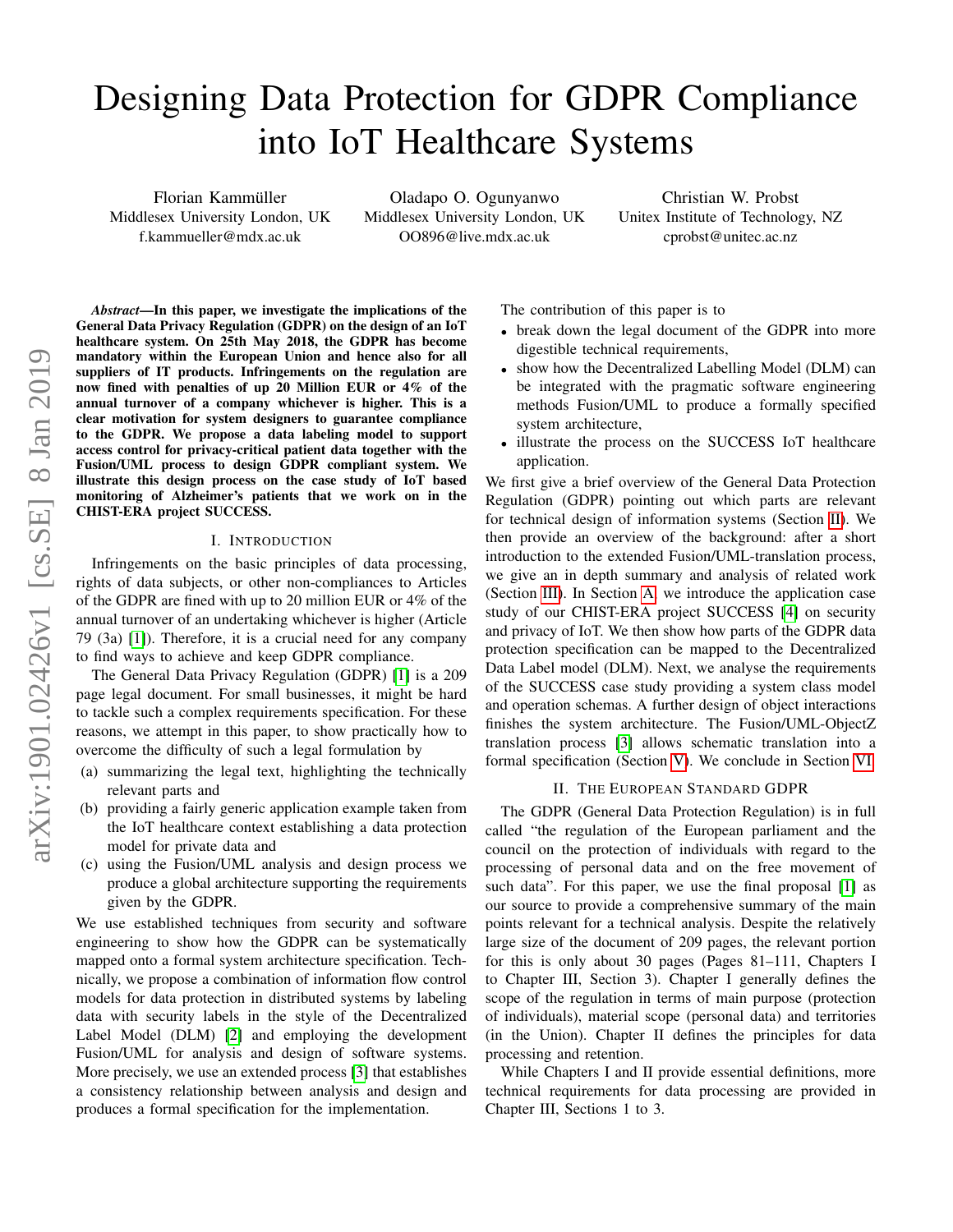- Section 1 describes Transparency and Modalities. Article 12 states that the controller must provide any information and communication (specified in Article 14–20) "relating to the data subject in a concise transparent and intelligible and easily accessible form ...".
- Section 2 provides details of the access rights and the information that the controller must provide to a data subject on request (Articles 14, 14a, 15), like the retention time and the purpose of data collection.
- Section 3 defines the right of a data subject to rectification and erasure of personal data ("right to be forgotten") as well as the right to restrict its processing (Articles 15–18).

In summary, Chapter III specifies that the controller must give the data subject *read access* (1) to any information, communications, and "meta-data" of the data, e.g., retention time and purpose. In addition, the system must enable *deletion of data* (2) and restriction of processing.

An invariant condition for data processing resulting from these Articles is that the system *functions* must *preserve* any of the access rights of personal data (3).

# III. BACKGROUND

# <span id="page-1-0"></span>*A. The Extended Fusion/UML Software Development Method*

The method Fusion/UML is a software development process comprising analysis and design phases. It defines consistency rules enabling the control of consistency *in* the various models and *in between* them throughout the development process. The final result of the Fusion/UML process is an accurate description of the class interfaces suitable for any object oriented programming language. The analysis phase is concerned with the question: *what* is and does the system. One major result of this first step of Fusion/UML is a so-called *operation model* describing in schematic form the system operations. The second part, the design, is concerned with the question: *how* does the system achieve its goals. One major model of the design is the so-called *object interaction model*. It uses UML collaborations to define the system operations by message flows of method invocations between objects in the system. Analysis and design contain various other models, but the two parts operation model and object interaction model contain most of the information about the operational part of the system design. The paper [\[3\]](#page-5-2) extends the Fusion/UML by a systematic translation of the operation model and the object interaction model into the formal specification language Object-Z [\[DR00\]](#page-5-4), [\[S00\]](#page-5-5). Object-Z is suitable as it constitutes an extension of Z by the concepts of classes and objects and has a well established reference semantics [\[SKS02\]](#page-5-6).

In the context of Security and Privacy for the IoT for the SUCCESS project, this method is applied to systematically derive a formal specification for the software system managing the secure data handling between the distributed entities. The challenge lies in the security part which poses special requirements as put up by the GDPR but also more generally due to the difficult nature of security as a non-functional requirement. However, for the same reasons security needs to be designed into the system from the beginning. If cannot be "plugged onto" a system at later stages – an additional motivation to use a well-established software engineering method like Fusion/UML.

# *B. Related Work on Privacy in IoT Healthcare systems*

A mobile application solution for healthcare called the Electro Cardiogram Android App (ECG App) [\[5\]](#page-5-7) allows the end user to view data logging functionalities and ECG waves in the background. The application allows logged data to be uploaded to either a specific medical cloud, or the user's private centralized cloud, here the healthcare and patient monitored records are kept and can also be retrieved and viewed for analysis by medical personnel. The Design of the entire system of the proposed solution in this paper is based on a layered architectural design pattern that divides the system into 3 different units called layers; the hardware layer which contains the IOIO microcontroller and sensors to collect signal data; the application layer which receives signal data sent from the hardware layer, and also contains 3 sub layers; and the Cloud layer which has the FTP server present in it, and receives the file from the FTP Client. The Server is also responsible for storing file in the File Table Technology. The ECG Mobile app makes use of an IOIO microcontroller board, that obtains signal from a person using ECG electrodes and sends to the mobile device wirelessly using Bluetooth technology. The monitored ECG waves of a patient displayed in the mobile app is stored in Binary format which will be encrypted and uploaded to an SQL server private database in a secure manner making use of the FTPES protocol. This System though tested however is only limited to monitoring ECG waves, but with proposed design improvements to be applied to other medical applications.

In order to better protect and preserve sensitive patient health information, the paper [\[6\]](#page-5-8) proposes a holistic privacy middleware which they called ECMP middleware, that executes a two-stage concealment process within a distributed data protection protocol that utilizes the hierarchical nature of IOHT devices. This proposed solution complies with the Organization of Economic Cooperation and Development (OECD) privacy principles. The OECD privacy principles are a set of fair information practice that can be considered as the primary components that enables the protection and privacy of personal data for cloud based services. The principles covers; Collection limitation, Data quality, Purpose specification, Use limitation, Security safeguard, Openness, Individual participation, and Accountability. The ECMP is the main architectural element of the framework because it is responsible for the execution of the topological formation protocol for data collection. The ECMP middleware is deployed in 3 usage layers; the data collection layer which consists of the various IOHT devices and the mobile application that is used to capture the vital signs from the user's body or home , and also collects related data external. This data is used to make recommendations and treatment; the intermediate layer that consists of 2 fognodes, where each of the nodes host the holistic privacy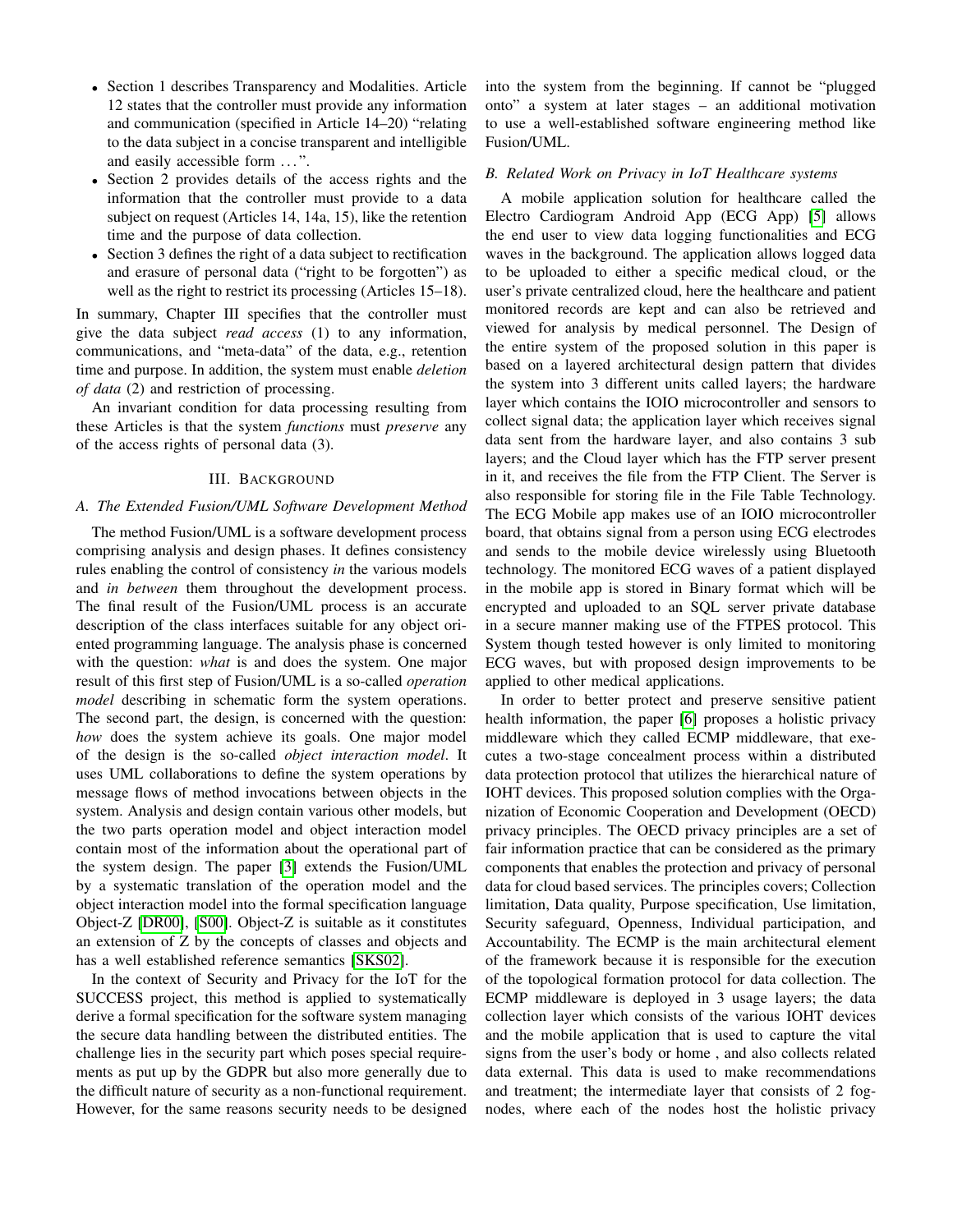middleware that will execute the second stage of the two-stage concealment; the final layer is the service layer that consists of the various healthcare web services that are hosted on the cloud platforms. It also facilitates the collaboration between various service providers.

The paper [\[7\]](#page-5-9) introduces a smart gateway that safeguards the entire healthcare system using a modified Host Identity Protocol Diet Exchange (HIP-DEX) key exchange protocol and a new key exchange scheme based on Low Energy Adaptive Clustering Hierarchy (LEACH) routing protocol. For the purpose of this research demonstration, the health monitoring of sports personnel was selected. The research security approach is based on a lightweight mutual verification and key exchange protocol which is based on a hash function with no restriction on data storage, operation speed, size of data input etc. Using a lightweight modified HIP-DEX key exchange scheme, a secure link can be created between the cloud and the end-user device. The entire architecture of the proposed system is based on a secure gateway which is implemented using Arduino MKRzero microcontroller board. After the parameters of the sports person has been collected using heartbeat/pulse, muscle and blood pressure sensors, the sensors collect the data and communicate using a pre-shared key that can be specified during the device configuration time. The gateway then analyses the received data for any abnormalities in it using an adaptive rule engine. In the case that abnormalities are discovered, the monitoring device will be notified using a fast and secure channel enabled using a new key exchange scheme based on the LEACH protocol. The channel between the gateway and the cloud is modified using the HIP-DEX protocol. End users such as the doctors, nurses and other authorized personnel can frequently view and monitor the health statistics using an android mobile application.

# IV. APPLICATION EXAMPLE FROM IOT HEALTHCARE

## *A. System Model*

The example of an IoT healthcare systems is from the CHIST-ERA project SUCCESS [\[4\]](#page-5-3) on monitoring Alzheimer's patients. Figure [1](#page-2-1) illustrates the system architecture where data collected by sensors in the home or via a smart phone helps monitoring bio markers of the patient. The data collection is in a cloud based server to enable hospitals (or scientific institutions) to access the data which is controlled via the smart phone.

Before embarking on an in depth security analysis and design, we observe a few issues related to the context and main stream technologies which we have to put up with:

- Sensors and sensor hub hardware run proprietary operating systems and are thus outside of the control we have over such systems. A plethora of attacks can easily be found and more be imagined.
- The Privacy sensitivity of the sensored data is difficult to measure. For example, the fact that the patient walks into a room, as observed by a motion sensor, is not critical.



<span id="page-2-1"></span>Fig. 1. IoT healthcare monitoring system for SUCCESS project

However, if the behavioural algorithm that accumulates motion data into the data "patient is wandering" – which is an indicator for early Alzheimer's symptoms, the data becomes privacy critical.

Therefore, we exclude the home from the security perimeter. We stipulate this as a necessary security assumption. This is the best we can do. Consequently, data cannot be held in the server in the home but needs to be uploaded immediately to the cloud server. Similarly, sensor data transmitted via the smartphone is not kept on the phone.

Within the security perimeter, we thus place only the cloud server and the connected hospital (or other client institutions). The smartphone and the home server feature as data upload devices and the smartphone additionally as a control device that is included in some of the use cases.

We cut short the full Fusion/UML process and present just its outcome corresponding to the analysis process based on these observations. This first outcome, the Fusion/UML analysis model, defines the system class model as depicted in Figure [2.](#page-3-0)

Another result of the Fusion/UML analysis along with this system architecture is a set of operations schemas based on the system class model and additional use cases. We present them together with the system design using object collaborations in the following section.

# <span id="page-2-0"></span>V. A GLOBAL GDPR COMPLIANT IOT ARCHITECTURE

The Decentralised Label Model (DLM) [\[2\]](#page-5-1) introduced the idea to label data by owners and readers. We pick up this idea but extend labels with additional information, like purpose and retention time, to cover all requirements of the GDPR data protection requirements.

In this section, we first introduce the necessary details about DLM and concepts for extending this model for our purposes. Then we present the use cases for our IoT healthcare application as a suite of system operations defined by operation schemata and designed into object interactions. Using the system class model from the previous section, we can apply the extended Fusion/UML process [\[3\]](#page-5-2) and derive a formal system specification.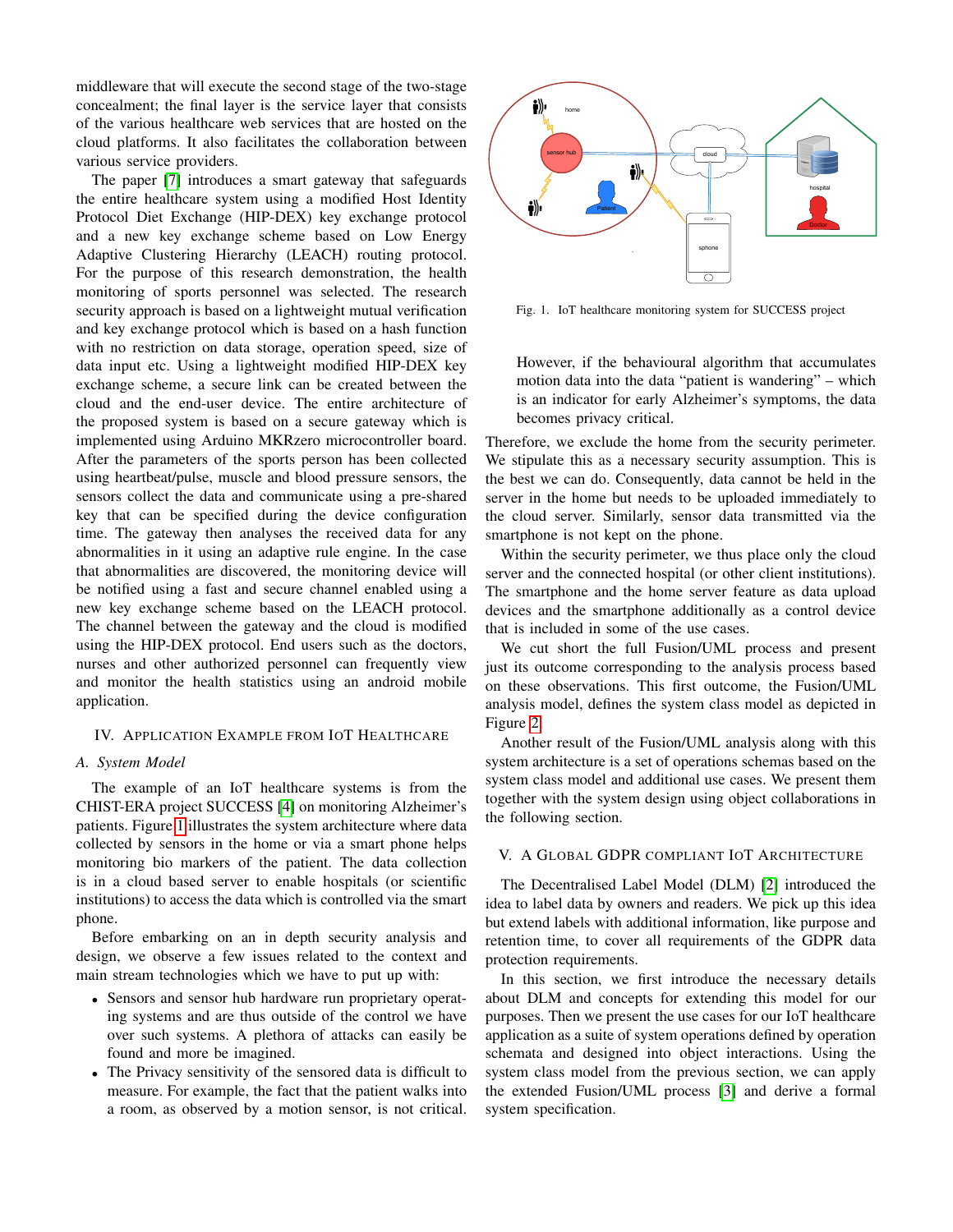

<span id="page-3-0"></span>Fig. 2. System class model for IoT healthcare system

# *A. Security and Privacy by Labeling Data*

We firstly need to specify the owner and the set of readers given by the following type dlm.

```
type dlm = actor \times actor
```
Labelled data is then just given by the type dlm  $\times$  data where data can be any data type. Additional meta-data, like retention time and purpose, can be encoded as part of this type data. We omit these detail here for conciseness of the exposition. We may use the concept of erasure [\[8\]](#page-5-10) to implement the latter.

Using labeled data, we can now express the essence of Article 4 Paragraph (1): 'personal data' means any information relating to an identified or identifiable natural person ('data subject').

# *B. Use Cases*

The Fusion/UML analysis actually produces the system class model with the system border only after the use case model has been specified. However, we take the liberty to present them only now since we needed to introduce DLM first and can now better motivate the decision of putting the extended system border as a security perimeter to include the hospital server.

There are four use cases for the IoT healthcare application:

- 1) User data is uploaded to cloud from home server or via mobile phone.
- 2) User wants to delete or change data using his mobile phone as control device.
- 3) Others (hospital, researchers, GPs) access data in the cloud.
- 4) System needs to maintain distributed consistency and therefore
	- a) ensure that only label preserving operations are allowed;
	- b) data is tracked within the system;
	- c) time (and erasure) is monitored and enforced on all data in the system.

In the previous section, we already defined the system border as a security perimeter that encompasses not only the access controlled cloud data base but also the hospital server into one system. Consequently, the security labels must be maintained consistently by the hospital and thus within the

healthcare system<sup>[1](#page-3-1)</sup>. This design decision is now justified by Use Case 4.

## *C. Operation Schemata*

Although in their particular incarnation novel to the UML, operation schemata are just a composition of UML tagged values. The values tagged together are: Operation, Description, Inputs, Reads, Changes, Sends, Pre-condition, and Postcondition. That is, an operation schema contains the operation's name, its informal description, and inputs. Furthermore, such a schema defines the objects and associations from which the operation reads and on which it writes, further specifying concrete conditions on those objects using a with-clause followed by a formal condition. The pre- and postconditions tagged with an operation schema may define formal conditions about the operation.

The operation schema for the upload operation defines the system function that is required by Use Case 1: a data item d and its intended DLM-label (o,r) are input by an actor who further provides an id as its identity. Provided that this id is the same as the inputting actor's identity o, the database is updated and a message about the successful completion is sent to the initiator. The uploading party could be the smartphone or the home server expressed by the set of classes {home,sphone}.

| <b>Operation</b>   | $\alpha = 1$ | upload                                                 |
|--------------------|--------------|--------------------------------------------------------|
| <b>Description</b> |              | = The home server or mobile phone uploads              |
|                    |              | patient data to the cloud server.                      |
| Input              |              | $=$ d: data, $(o,r)$ : dlm, id: actor                  |
| <b>Reads</b>       | $=$          | as: Auth with $o \in$ as patients $\wedge$ r $\subset$ |
|                    |              | as.reg usrs, Controls                                  |
| <b>Changes</b>     | $=$          | db: DB with $(as, db) \in$ Controls                    |
| <b>Sends</b>       | $=$          | : ${\{home, sphone\}}$ : ${\{upload\_ok\}}$            |
| Pre                | $=$          | $id = 0$                                               |
| Post               | $=$          | db.table' = db.table $\cup$ {((o,r),d)} $\wedge$       |
|                    |              | $is\_sent {trans\_ok}$                                 |

The operation schema for delete is very similar in its structure to upload but it can only be initiated from the smart phone which servers as the control unit for the user. If the data item with the right dlm label as input by the user exists, it is deleted from the database and hospital servers.

<span id="page-3-1"></span><sup>1</sup>Remember, we excluded the home server from the system as a necessary security assumption in the previous section.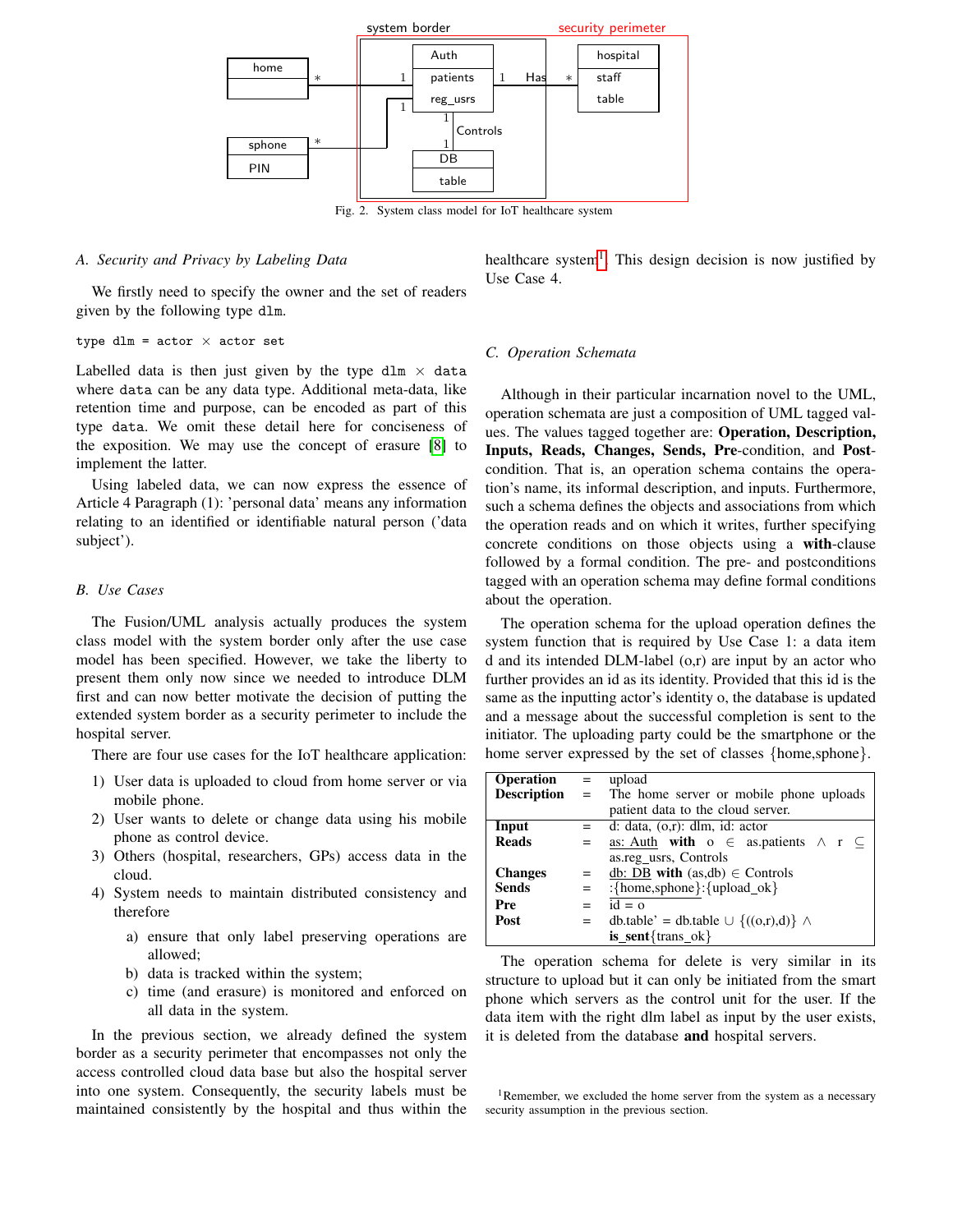| <b>Operation</b>   | $=$ | delete                                              |
|--------------------|-----|-----------------------------------------------------|
| <b>Description</b> | $=$ | The mobile phone deletes patient data on the        |
|                    |     | cloud server and hospital.                          |
| Input              |     | d: data, $(o,r)$ : dlm, id: actor                   |
| <b>Reads</b>       |     | as: Auth with $o \in$ as patients $\land r \subset$ |
|                    |     | as.reg usrs, Controls                               |
| <b>Changes</b>     | $=$ | db: DB with $(as, db) \in$ Controls                 |
|                    |     | h: Hospital with $(as,h) \in Has$                   |
| <b>Sends</b>       | $=$ | $:\overline{\{sphone\}}:\overline{\{delta\_ok\}}$   |
| Pre                | $=$ | $id = o \wedge ((o,r),d) \in db$ .table $\wedge$    |
|                    |     | $((o,r),d) \in h$ .table                            |
| Post               |     | db.table' = db.table $\setminus \{((o,r),d)\}\land$ |
|                    |     | h.table' = h.table $\setminus \{((o,r),d)\}\land$   |
|                    |     | $is\_sent{delete\_ok}$                              |

The operation schema for download is, contrary to the previous two operations, initiated from the hospital side: on input of an id (of a staff member of the hospital), a data item d is copied over to the hospital's data table if the DLM label permits this, that is, the hospital h is named in the reader labels r. Besides the message "download ok" a second message "access" is sent to the user's smart phone to inform of the data access.

| Operation          |     | $=$ download                                                                                                   |
|--------------------|-----|----------------------------------------------------------------------------------------------------------------|
|                    |     |                                                                                                                |
| <b>Description</b> | $=$ | A doctor downloads patient data from the                                                                       |
|                    |     | cloud server to the hospital server.                                                                           |
| Input              |     | o. id: actor                                                                                                   |
| <b>Reads</b>       | $=$ | as: Auth with $o \in$ as. patients $\land r \subseteq$                                                         |
|                    |     | as.reg_usrs, db: DB with $(as, db) \in$ Controls                                                               |
| <b>Changes</b>     |     | h: Hospital with $(as,h) \in Has$                                                                              |
| <b>Sends</b>       | $=$ | $\frac{1}{\frac{1}{2}}$ {sphone}: {access},                                                                    |
|                    |     | $:\{ doctor\}: \{download_of\}$                                                                                |
| Pre                |     | $((o,r),d) \in \text{db.table } \wedge \text{ id } \in \text{h.staff } \wedge \text{ h } \in \text{r } \wedge$ |
|                    |     | $o \in$ as patients $\land$ h $\in$ as reg usrs                                                                |
| Post               | $=$ | h.table' = h.table $\cup$ {((o,r),d)} $\wedge$                                                                 |
|                    |     | is_sent{download_ok} $\land$ is_sent{access}                                                                   |

# *D. Design: Object Collaborations*

The system design is the phase of the software development process that follows the analysis, and needs to be consistent with it. This implies that for all system operations defined in the analysis, the *object interaction model* has to define *object interaction graphs* describing the execution of the system operation on the objects in the system. To that end, the object interaction graphs introduce new operations: the graphs are UML collaborations. They define message flows in a sequential order using numbers. The object interaction starts from an actor executing the system operation as a message to an object called the *controller* of that system operation. The controller delegates the initial system operation to so-called *collaborators*, objects of the system that are associated to the controller. The initial task set out by the controller can be delegated in turn by the collaborators to other associated objects. All objects that are corresponding with each other must be connected by associations in the system class model. This is a consistency conditions. Others are given by the selection, pre- and postconditions defined in the system operations. UML annotation with  $\{\}$  may be employed to define the selection of this particular object or annotating pre- or postcondition for the method calls contained in the messages tagging it to the objects.

The operation for upload leads to the object collaboration illustrated in Figure [3.](#page-5-11) The preconditions already identified in the system operation must hold, that is, the initiator's id must match the owner label o, must be a registered patient, and the reader label set r must only contain registered readers. Since we now look at actual objects and not classes (like in the analysis), we can additionally identify an actual object x of either class home or sphone as the initiating object and further require that this object corresponds to the actor o and id, respectively. This specifies authentication and must be implemented by some authentication protocol in an implementation. In the internal step 1, the system operation upload delegates the data upload to the collaborator object db of class DB and tags the postcondition representing the change of the data base as a UML annotation tagged to db.

The operation for delete leads to the object collaboration illustrated in Figure [4.](#page-5-12) Provided the conditions similar to the previous case and consistent with the operation schema hold, the system operation delete is simultaneously delegated to corresponding methods in data base objects and hospital objects. In the collaboration diagram, the class set {DB, Hospital} generalises over the two branches one for the data base and one for hospitals. This simplifies the diagram but is just a graphical abbreviation.

The operation for download leads to the object collaboration illustrated in Figure [5.](#page-5-13) The collaboration graph nicely shows the two sides hospital and smart phone involved by having two actors included. Conditions are again directed mainly to ascertain authenticity and label correctness, and then a twolevel delegation leads to the cloud database. For conciseness, we only define the two get-method calls. Clearly – and this is specified in the UML-tag condition h.table' = h.table  $\cup$  {((o,r), d)} – the calls to get lead to the retrieved labelled data d to be copied inversely up to hospital. However, following the spirit of Fusion/UML, we omit that level of implementation detail in the specification.

The object collaborations nearly finalize the Fusion/UML process. The developed models of analysis and design can then be schematically transformed into a set of interface specifications. In the extended Fusion/UML process, a schematic translation process produces a complete Object-Z specification. We omit this output here for reasons of space but it is attached as an appendix.

# VI. CONCLUSIONS

<span id="page-4-0"></span>In this paper, we have summarised the new General Data Protection Regulation (GDPR) and illustrated on an IoT healthcare patient monitoring system, how to design a system architecture specifying the privacy access control using the decentralized label model (DLM) and employing the extended Fusion/UML method as software development process.

We have in detail discussed related work for IoT healthcare systems in Section [III.](#page-1-0) Although some of these works address data protection, none does specifically address GDPR.

The results of applying the Fusion/UML method to Security and Privacy of IoT are generally interesting. Firstly, a security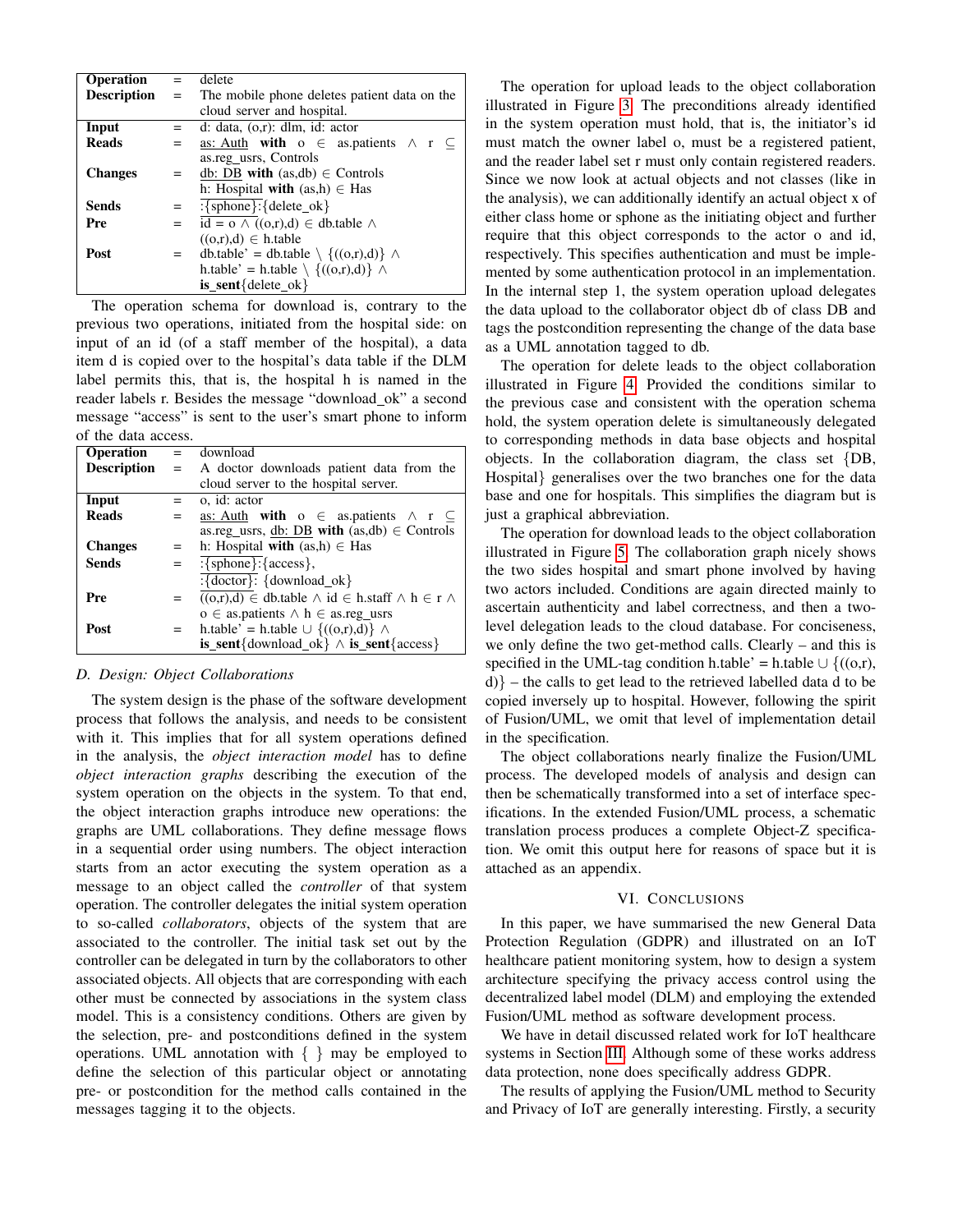<span id="page-5-11"></span>

<span id="page-5-13"></span><span id="page-5-12"></span>Fig. 5. Object collaboration for the download operation.

argument at the early requirements stage shows that security protection in the home is for the application of a home based IoT patient monitoring system futile. Therefore, we restricted our attention to the cloud and hospital server part of the system. For the development of a system design specification, the Fusion/UML method appeared to be working well.

There are two main observations of some importance. In the application, we have realized that we needed to consider the system distributed over the cloud and hospital server as one system to enforce consistent labeling. This security we simply emulated by abusing the system class border as a "security perimeter" pretending it to be one system. This could be more explicitly addressed as a feature in Fusion/UML and also in implementations (for example, using a distributed ledger, a blockchain, to enforce consistent labeling across distributed servers). Secondly, there is the recurring issue of authentication. In the application, we have augmented that by explicitly stating identity of real and communicated actor identities, for example, id = o. This could also be more explicitly addressed by using a dedicated notation like auth(id,o). It would be a valuable continuation of this initial experiment, to extract these two major observations and refine the (extended) Fusion/UML method to accommodate them to provide a Security enhanced Fusion/UML.

Object-Z as a target language could be replaced by other formal modeling frameworks potentially better suited for security analysis. In a dedicated tool for security protocols, like ProVerif, it might be impossible to embed all of the abstract notions of object-oriented systems. Another possibility would be to use a more expressive framework, for example, the Isabelle Insider framework [\[9\]](#page-5-14).

#### **REFERENCES**

- <span id="page-5-0"></span>[1] E. Union, "The eu general data protection regulation (gdpr)," Accessed 20.3. 2018, [http://www.eugdpr.org.](http://www.eugdpr.org)
- <span id="page-5-1"></span>[2] A. C. Myers and B. Liskov, "Complete, safe information flow with decentralized labels," in *Proceedings of the IEEE Symposium on Security and Privacy*. IEEE, 1999.
- <span id="page-5-2"></span>[3] M. Bittner and F. Kammüller. Translating Fusion/UML to Object-Z. *First ACM and IEEE International Conference on Formal Methods and Models, MEMOCODE'03*, IEEE, 2003.
- <span id="page-5-3"></span>[4] CHIST-ERA, "Success: Secure accessibility for the internet of things," 2016, [http://www.chistera.eu/projects/success.](http://www.chistera.eu/projects/success)
- <span id="page-5-4"></span>[DR00] Roger Duke and Gordon Rose. *Formal Object-Oriented Specification Using Object-Z.* Macmilan Press Ltd, 2000.
- <span id="page-5-5"></span>[S00] Graeme Smith. *The Object-Z Specification Language.* Kluwer Academic Publishers, 2000.
- <span id="page-5-6"></span>[SKS02] G. Smith, F. Kammüller, T. Santen. Encoding Object-Z in Is*abelle/HOL.* The Z and B User's Conference, LNCS, 2002.
- <span id="page-5-7"></span>[5] M. Junaid, A. Thakral, A. Ocneanu, C.-H. Lung, A. Adler. Internet of Things: Remote Patient Monitoring Using Web Services and Cloud Computing. *2014 IEEE International Conference on Internet of Things*, 256–263. IEEE, 2014.
- <span id="page-5-8"></span>[6] A. M. Elmisery, S. Rho, D. Botvich. A Fog Based Middleware for Automated Compliance With OECD Privacy Principles in Internet of Healthcare Things. 8420–8440, 2016.
- <span id="page-5-9"></span>[7] K. P. Binu, K. Thomas, N. P. Varghese. Highly Secure and Efficient Architectural Model for IoT Based Health Care Systems. IEEE, 2017.
- <span id="page-5-10"></span>[8] S. Hunt, D. Sands. Just Forget It – The Semantics of Information Erasure. *ETAPS–ESOP'08*. LNCS, Springer, 2008.
- <span id="page-5-14"></span>[9] F. Kammüller and C. W. Probst, "Modeling and verification of insider threats using logical analysis," *IEEE Systems Journal* vol. 11, no. 2, pp. 534–545, 2017.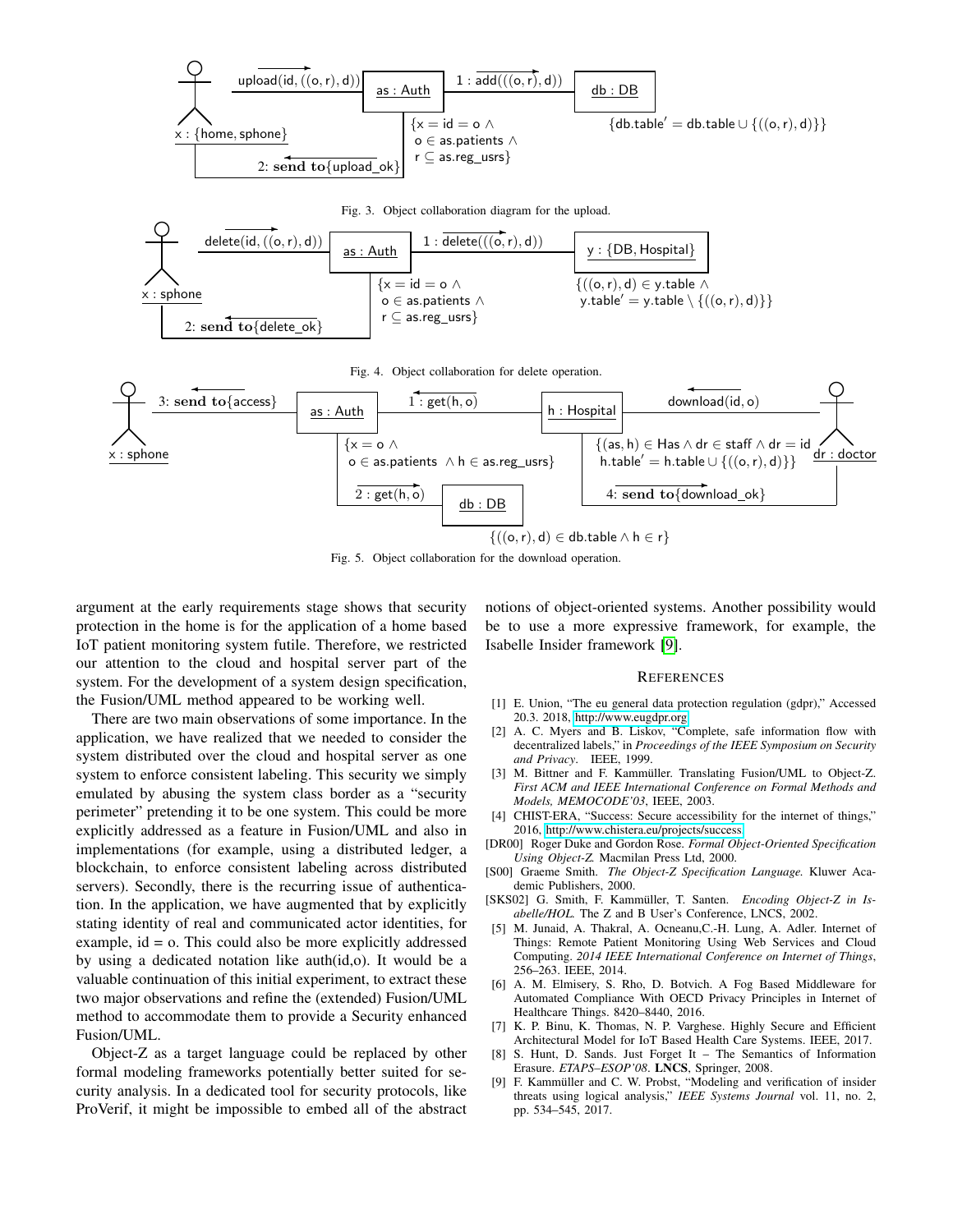$Report ::= upload\_ok | delete\_ok | download\_ok | access$ 

```
System_{OP}.
auths : \mathbb{P} Auth
\mathit{dbs}: \mathbb{P}\,\mathit{DB}\emph{hospitals}: \mathbb{P}~\emph{Hospital}Contents \,:\, Author \leftrightarrow DBHas: Author \leftrightarrow Hospitalupload\Delta(db)d? : data, (o?, r?) : dm, id? : actorm! : Report\exists as: auths, db: dbs \bulleto? \in \textit{as.patients} \land r? \subseteq \textit{as.reg_users} \land(as, db) \in \textit{Controls} \land ?id = ?o \landdb. table' = db. table \cup \{((o, r), d)\} \wedgem! = upload\_okdelete\Delta(db, h)d? : data, (o?, r?) : dm, id? : actorm! : Report\exists as : auths, db : dbs, h : hospitals \bulleto? \in as.patients \land r? \subseteq as.read_users \land s(as, db) \in \text{Controls} \land (as, h) \in \text{Has} \land ?id = ?o \land((o, r), d) \in \text{db.}table \wedge ((o, r), d) \in \text{h.}table \wedgedb. table' = db. table \setminus \{((o, r), d)\} \wedge h. table' = h. table \setminus \{((o, r), d)\} \wedgem!=\textit{delete}\_\textit{ok}_{download}\Delta(h)o?, id? : actorm1!, m2! : Report\exists as: auths, db: dbs, h: hospitals •
     o? \in as.path \land r? \subseteq as.read_users \land s(as, db) \in \textit{Controls} \land (as, h) \in \textit{Has} \land((o, r), d) \in db</math>.table <math>\wedge ?id \in h</math>.staff <math>\wedge h \in r \wedge</math>h \in as.read_usersh.table' = h.table \cup \{((o, r), d)\}\ \wedgem1! = access \,\wedge\, m2! = download\_ok
```
<span id="page-6-1"></span>Fig. 6. Translation of the system model for the IoT healthcare system of the analysis phase

# <span id="page-6-0"></span>**APPENDIX**

This appendix contains the output of the translation process to Object-Z. The translation follows a schematic procedure [\[3\]](#page-5-2) and thus is created practically automatically. The translation of the system model of the analysis is shown in Figure [6,](#page-6-1) the design model derived mainly derived from the object interactions is shown for the classes Auth and DB in Figure [7](#page-7-0) and for Hospital in Figure [8.](#page-7-1)